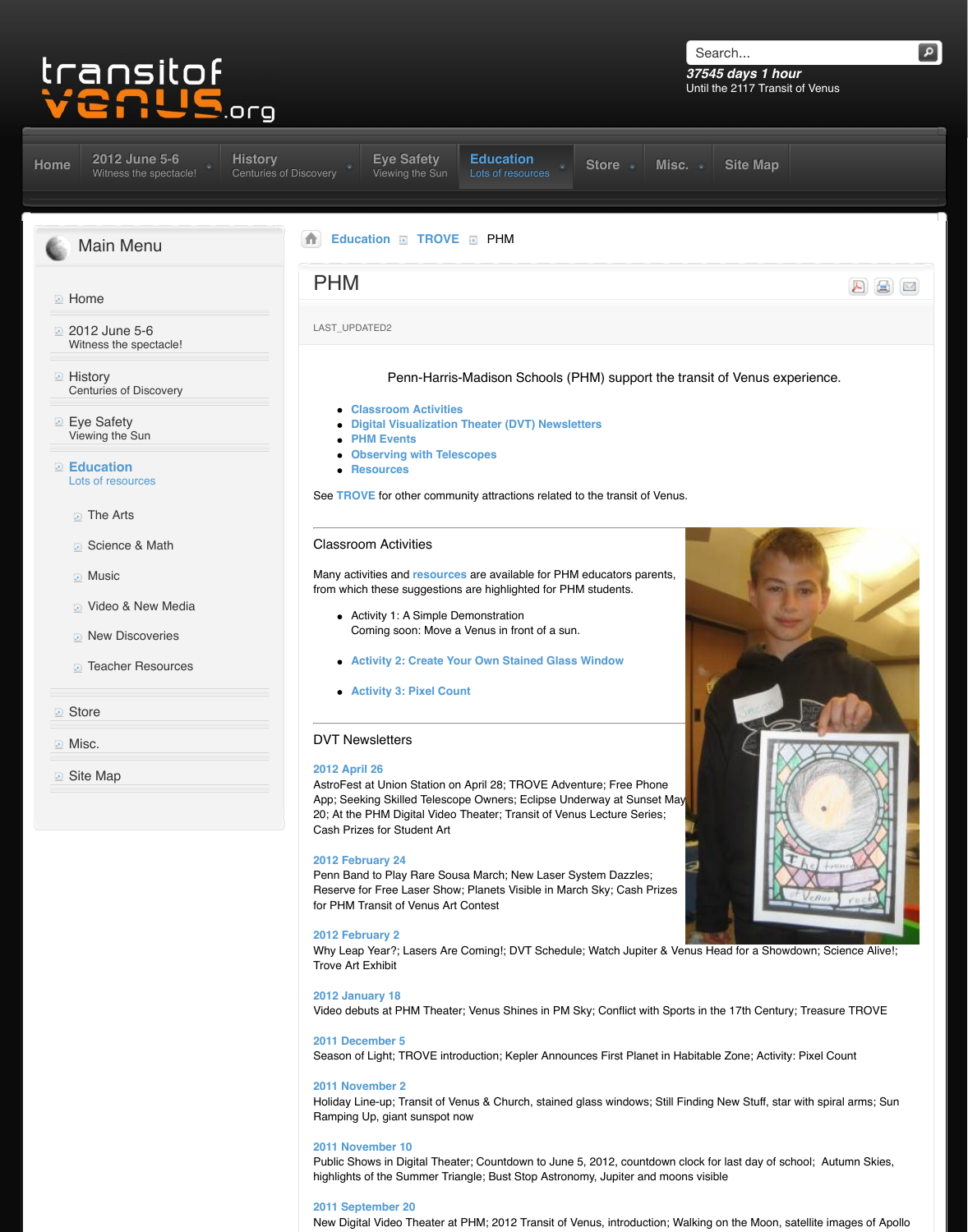

## Resource[s](http://www.transitofvenus.org/education/the-arts/333-phm-art-contest)

#### **http://www.phm.k12.in.us/node/40**

PHM Digital Video Theater (DVT); official PHM page Director Art Klinger.

#### **http://youtu.be/ehHY9fTrb7Q**

*the Transit of Venus, a 4-minute video shown in the F* 

www.transitofvenus.org/docs/Poster-24x36inch11 Poster: PHM 2012 Transit of Venus; high-resolution ( poste[r refers to this page \(](http://transitofvenus.nl/wp/where-when/local-transit-times/)**/phm2012)**.

**http://www.transitofvenus.org/phm/index.htm** Dormant, unofficial website for PHM Planetarium & A collection and exhibits.

**http://astrosociety.org/education/publications/tnl/78/78.html** Universe in the Classroom article summarizes the signal intrigue to the modern hunt for habitable planets.

http://www.transitofvenus.org/misc/what-the-chu Links to Michiana astronomy interests.

#### **http://www.transitofvenus.org/trove**

TROVE; attractions in Michiana that support the trans

# Directions to PHM Digital Theater

The Digital Video Theater (DVT) is located within Bitt School. From the school corporation's office building the driveway to Bittersweet School on the left.

[Note: Several mapping services \(Google, Bi](http://www.phm.k12.in.us/node/40)ng, etc.) incorrectly McKinley Ave.

[See](http://youtu.be/ehHY9fTrb7Q) http://www.bing.com